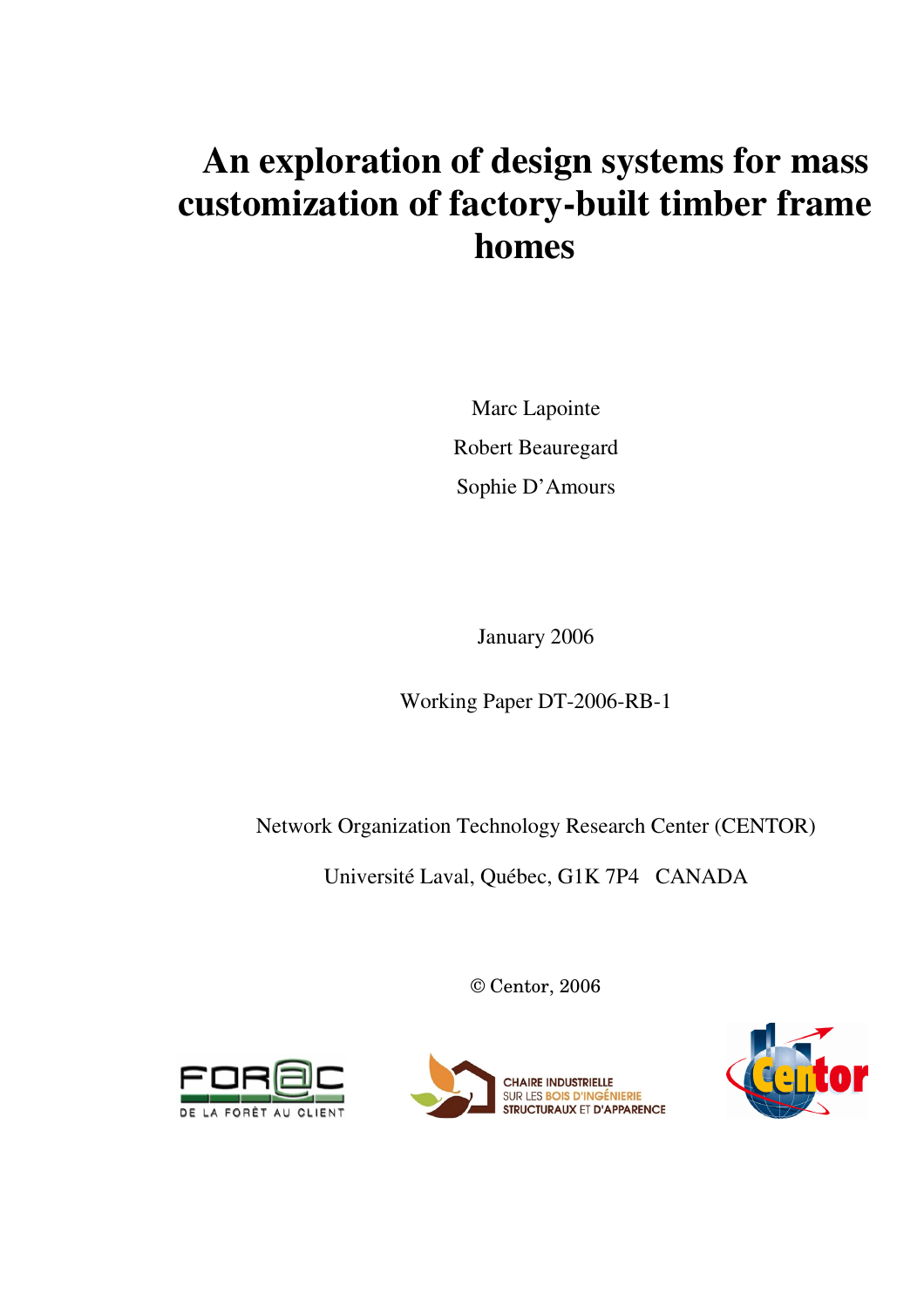# An exploration of design systems for mass customization of factory-built timber frame homes

M. Lapointe, *PhD Student, CIBISA and FOR@C, Université Laval, Canada*

R. Beauregard,

*Associate Professor, CIBISA, CENTOR, CRB, Département des sciences du bois et de la forêt, Université Laval, Canada*

S. D'Amours,

*Professor, FOR@C, CENTOR, Département de génie mécanique , Université Laval, Canada*

ABSTRACT: Demographic trends are forcing the homebuilding industry to speed up the industrialization process through mass customization (MC). Our survey of companies in the sector of factory-built timber frame homes shows that data processing for the prefabrication of houses and their structural components comprises many iterations which generate a bottleneck at the technical design function. Companies must develop considerable agility in their design function to deal with repeated change in orders and to coordinate multidisciplinary information and often from multiple sources, while controlling costs, delays and quality. In order to develop MC of factory-built timber houses, a design system framework is proposed, taking advantage of a product platform based solution. The framework aims at integrating functional requirements and constraints in house prefabrication. Such conceptual work is an initial step towards emulating an advanced planning and scheduling system capable to provide efficient coordination through proper data exchange required for the processes of the homebuilding value creating network.

Keywords: Prefabrication, homebuilding, industrialization, information technology, design process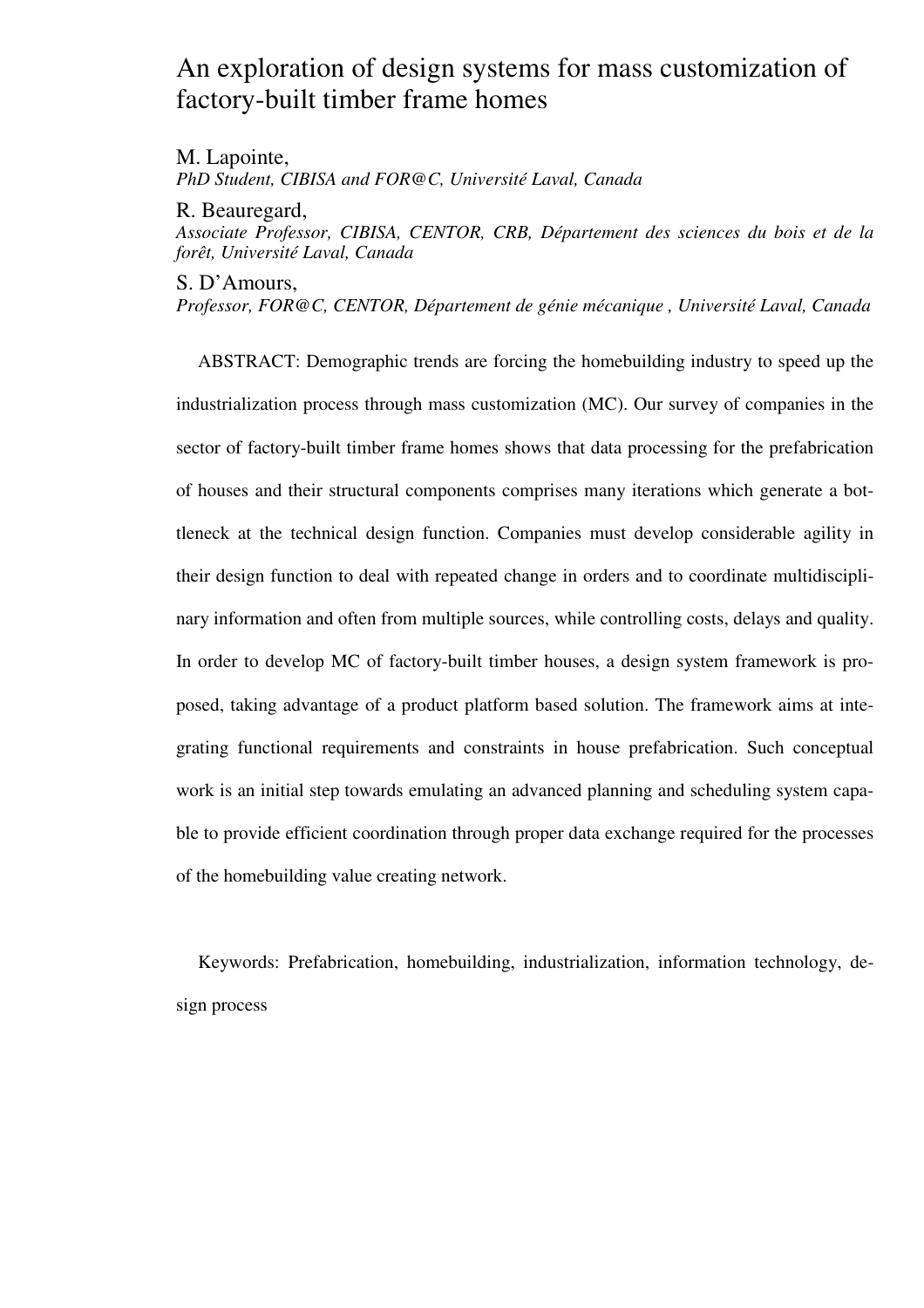#### **1 INTRODUCTION**

The Science and Technology Council for the Province of Quebec (Conseil de la science et de la technologie, 2003) points out general conditions of the residential construction sector appearing favourable to greater development of prefabricated housing systems. These include a need for enhanced productivity, a growing demand for warranties of quality and sustainability, skilled manpower shortages in industrialized countries, and growing export markets. Schuler and Adair (2003) see the increase in the prefabrication of components for residential buildings in the U.S., mostly as a result of an aging population and a consequent labor shortage on building sites. A trend towards panelized components is developing mainly in high volume homebuilding networks meaning that large builders are taking steps to streamline building and lower job site costs. Larger builders, in a period of consolidation in the housing industry of the United States, Canada's biggest export market for softwood lumber, are seen as the leaders of an ongoing industrialization of homebuilding.

In their study of the U.S. homebuilding markets, Poliquin *et al.* (2001) estimate that factory built roof systems (i.e. with engineering of trusses and assembly) were used in 60 to 70% of the housing starts, and floor systems were used around 30 to 40%. Following the broad acceptance of manufactured roof and floor systems by stick builders (on-site framing), prefabricated walls appear to be now gaining market share. For the U.S. markets, Robichaud and Fell (2002) estimated that prefabricated wall panels were used in 18% of the housing starts. They are predominantly used by large builders and in the northern parts of the U.S. Non-volumetric panel systems are better for transport logistics than volumetric modular systems giving it more potential for distribution in high volumes.

The homebuilding sector offers highly customized products and services with an engineer-to-order (ETO) approach to markets. In this context, the Canadian manufacturers of prefabricated wood components for framing systems mostly operate in regional markets. None of these manufacturing systems in operation is considered as serving high volume mass markets.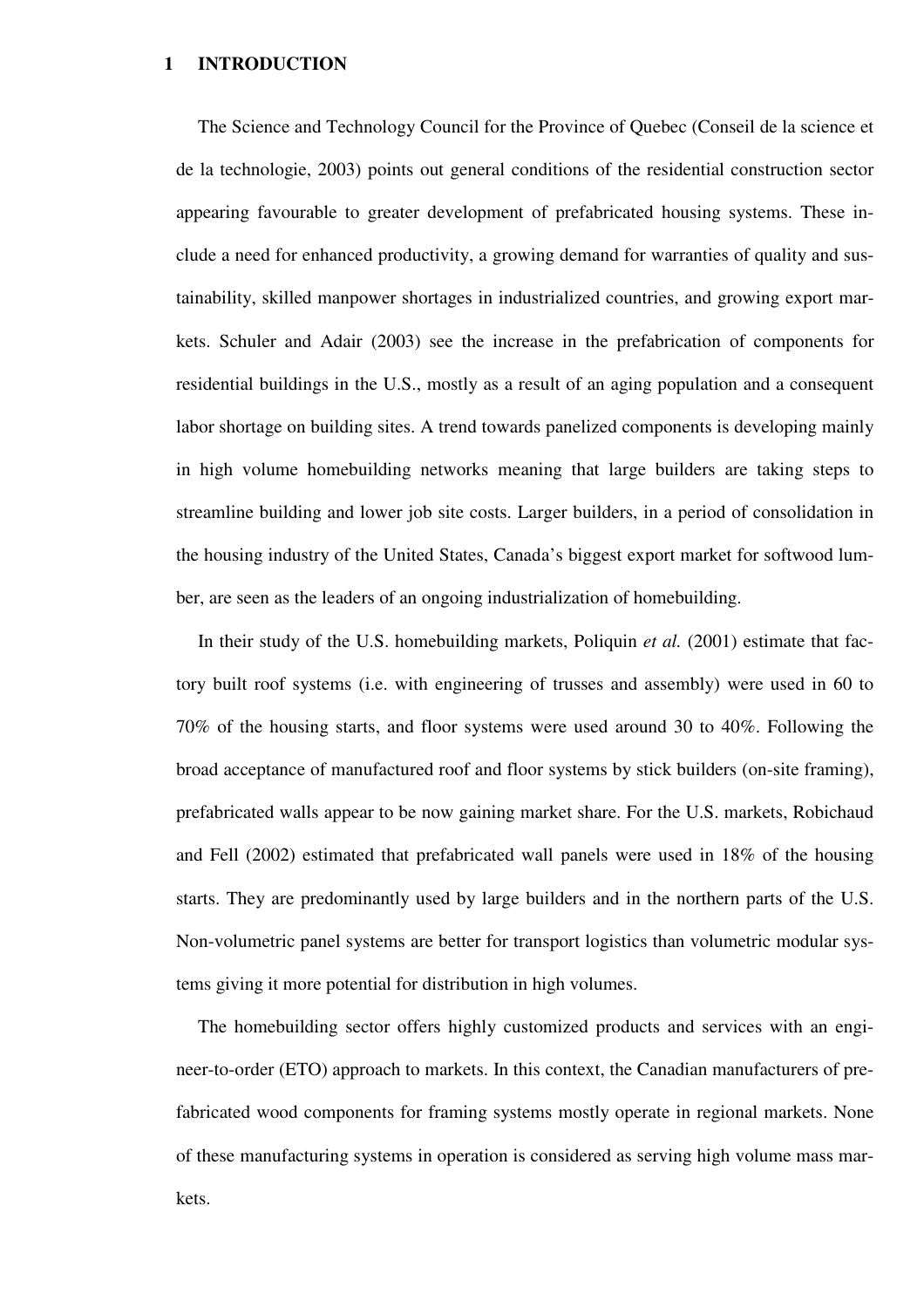The realignment of the homebuilding industry involving high-volume deliveries of prefabricated components is closely tied to the adoption of mass customization (MC).

*The mass customised housing suppliers use `lean' and `agile' production systems, including the extensive use of prefabricated components, to deliver high levels of product choice at mass production costs*. (Barlow and Ozaki, 2005)

From the MC point of view, prefabrication brings forth the benefits of industrial manufacturing environments. With prefabrication, a majority of wood frame components are designed, manufactured and delivered to building sites for assembly. Principles of design for manufacturing and assembly increase efficiency and productivity on site, paving the way for use of prefabricated structural systems in high volumes. The adoption of prefabrication brings industrialization to the North American homebuilding industry and it poses challenges to meet high volume deliveries in a fragmented supply chain, involving a diversity of trades and professional expertise.

This paper first proposes an overview of the current operational practices and of the supporting technologies for manufacturing factory-built housing systems observed through a survey of such manufacturing companies. It then explores the parameters for the coordination of design activities and the applications of MC in homebuilding. Finally, it defines a strategic position for design function that this industry should take on in order to be able to reach high volume North American homebuilding markets with prefabricated wood structural components.

#### **2 SURVEY OF TECHNOLOGIES IN THE FACTORY BUILT HOUSE INDUSTRY**

A survey was conducted among the industry of prefabricated house and engineered timber framing systems, exploring the integration of design with other corporate functions and the state of the use of technologies. Semi-structured interviews were conducted in 13 companies of Central and Eastern Canada producing either modular or panelized wood structure systems for housing units. The companies selected covered a broad range of products, accounting for the various markets and business practices of the prefabricated housing industry. Three companies sold panelized house kits to builders including only the structural systems. Six com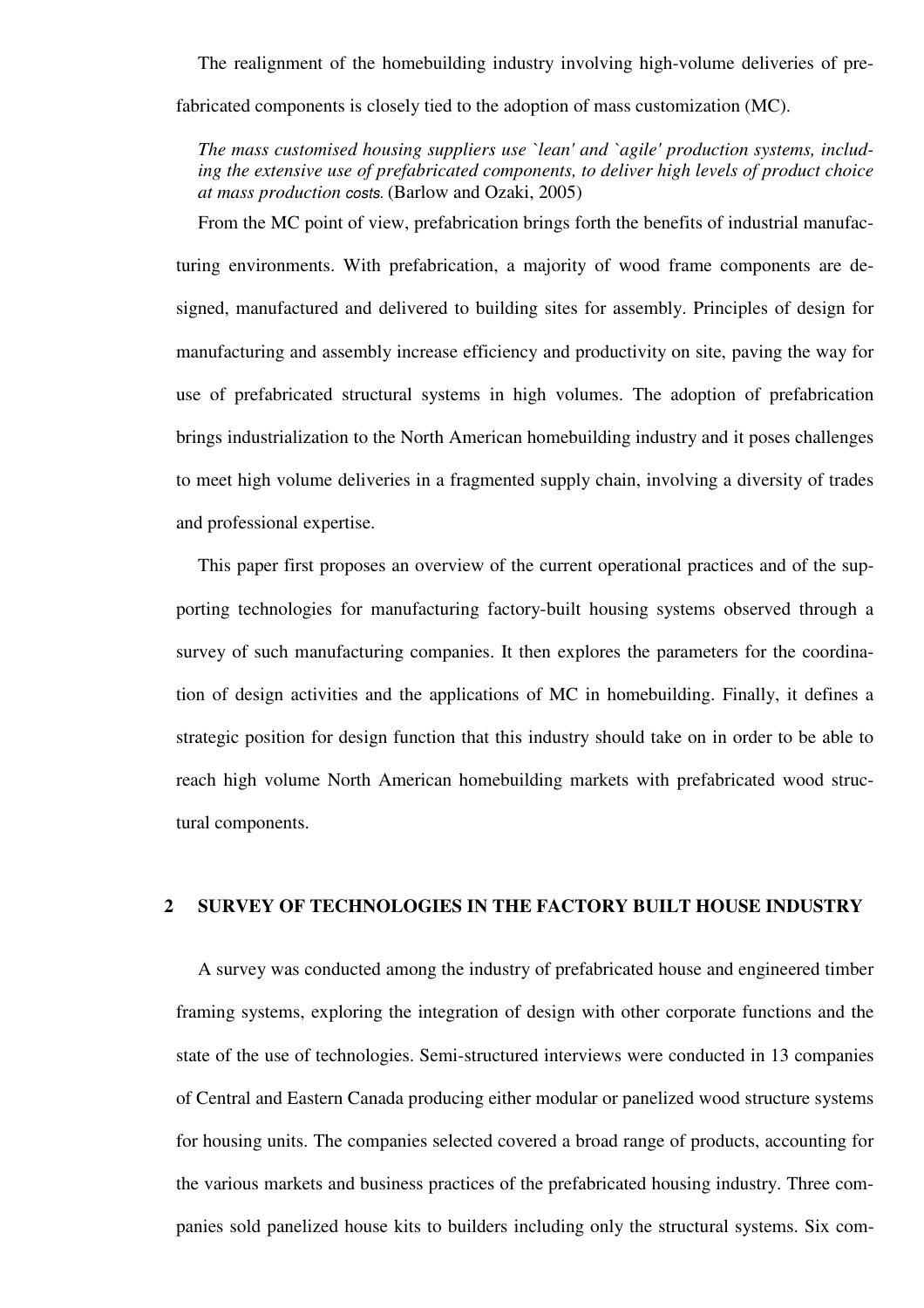panies sold complete house kits with various furnishings to consumers, three of those producing panelized structural systems and the three others making modular systems. One sold only panelized wall systems. Two sold metal connectors and engineered wood products (EWP) to structural systems manufacturers. All companies prefabricating structural building systems relied mainly on regional distribution capacity for their business development. One manufacturer of panelized house kits had nation-wide distribution as did the providers of metal connectors and EWP.

The interviews were conducted with managers and technicians involved in a way or another with the design functions (consultation, architecture, civil engineering, industrial engineering, manufacture configuration, logistics, etc.), the technological applications and the links with other management functions of their company and its value creating network (VCN).

As mentioned in Fenves *et al.* (2003), small manufacturing enterprises (SMEs) can gain efficiency by integrating advanced design and engineering tools into the product development process. The interoperability between the tools facilitates the creation of an advanced engineering environment (AEE). AEEs are defined as "*particular implementations computational and communications systems that can create virtual and/or distributed environments functioning to link researchers, technologists, designers, manufacturers, suppliers, and customers*" (National Research Council, 1999). Typically, they consist of design tools (e.g., computer-aided design [CAD], computer-aided engineering [CAE]), production tools (computer-aided manufacturing [CAM]), project management tools, data repositories (product data management [PDM], product lifecycle management [PLM]), and networks. AEEs can vary greatly in comprehensiveness, from a basic configuration utilizing limited CAE functions built into a CAD system, to a comprehensive configuration, maintaining a common database of design information accessible by all relevant design and analysis tools.

Taking the AEE scheme as a reference, the interviews paid careful attention to issues such as software integration with the design, planning and production processes, compatibility between multiple tools, use of appropriate design protocols, and data storage and exchange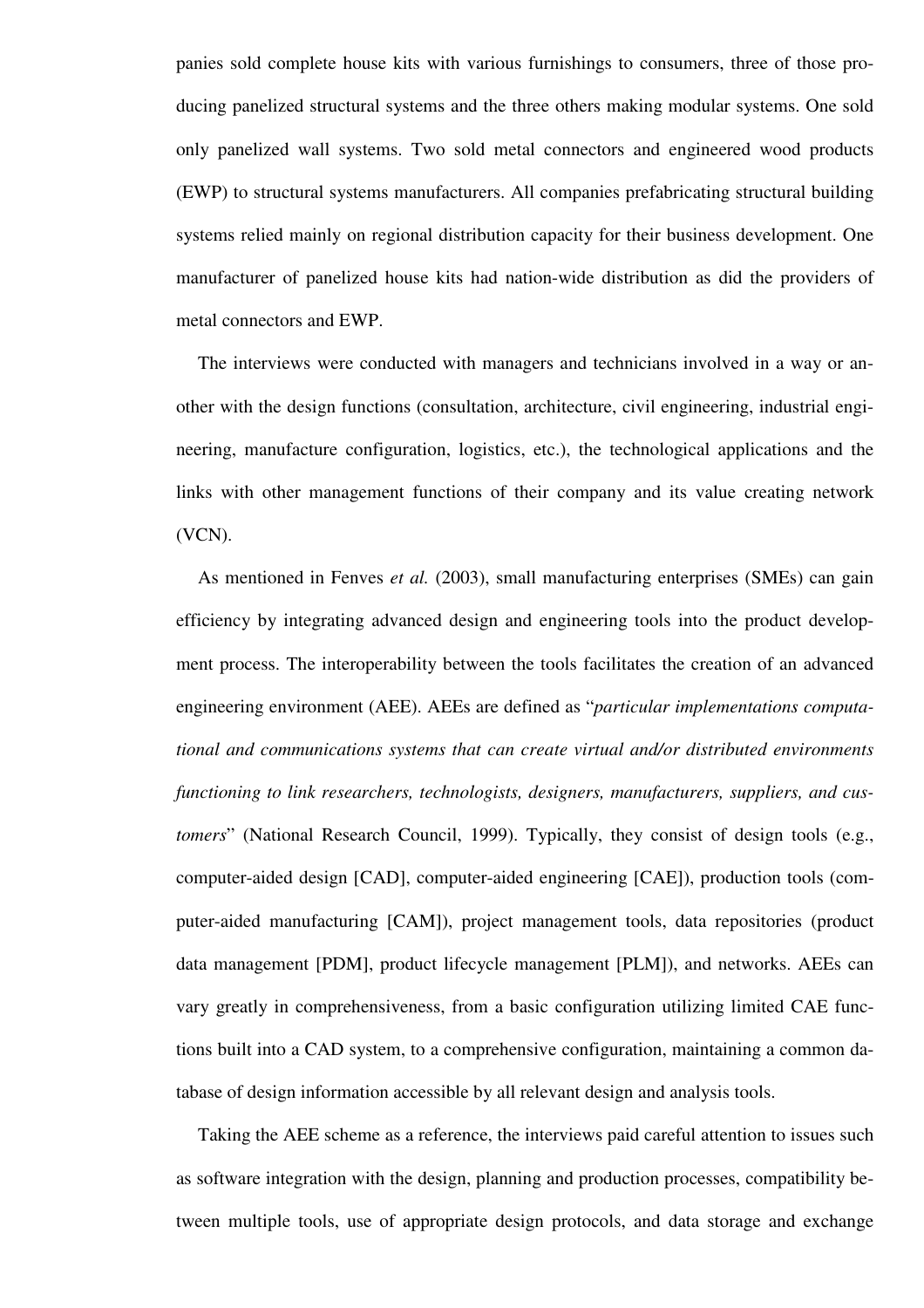rules. Results of the interviews are grouped under three business functions: 1- sales, 2- design and production and 3- planning. The following sections describe how software programs are currently used in these three groups of functions and the level of implementation towards AEE. The aim of this explorative survey is to define the level of integration between the business functions involving design processes as well as the level of use of the technology. In the next section, we will draw from this picture a coordination framework of the main business functions.

#### **2.1 Sales**

To sell their products to consumers, manufacturers rely on paper or electronic catalogues, from which customers can design their houses by selecting features from the various options and components available. Two manufacturers of modular homes were using a basic architectural design software program to develop their clients' selections. Only one of them transferred this conceptual design into an electronic file for later use in technical design. Manufacturers of panelized housing selling to builders were reported to receive clients' orders in many different ways, from vague drawings on a piece of paper to complete architectural drawings.

Any salesperson needs to process clients' drawings into price estimates and delivery schedules. According to all manufacturers consulted, quick pricing is a major selling argument. Pricing data is updated on a weekly basis to reflect variations in material and service costs, as well as fluctuations in production capacity. Updates were provided by managers who were also responsible for generating production schedules, following up on them. They mostly entered all the data manually using a homemade template on an electronic spreadsheet (e.g. MS-Excel). Two house manufacturers indicated that their pricing software was accessible on the Internet, which made it easier to communicate updates.

Several design and engineering software for prefabricated housing components include cost calculation modules. Only one of the panelized housing manufacturers participating in the survey used the costing module provided by their engineering software for pricing orders.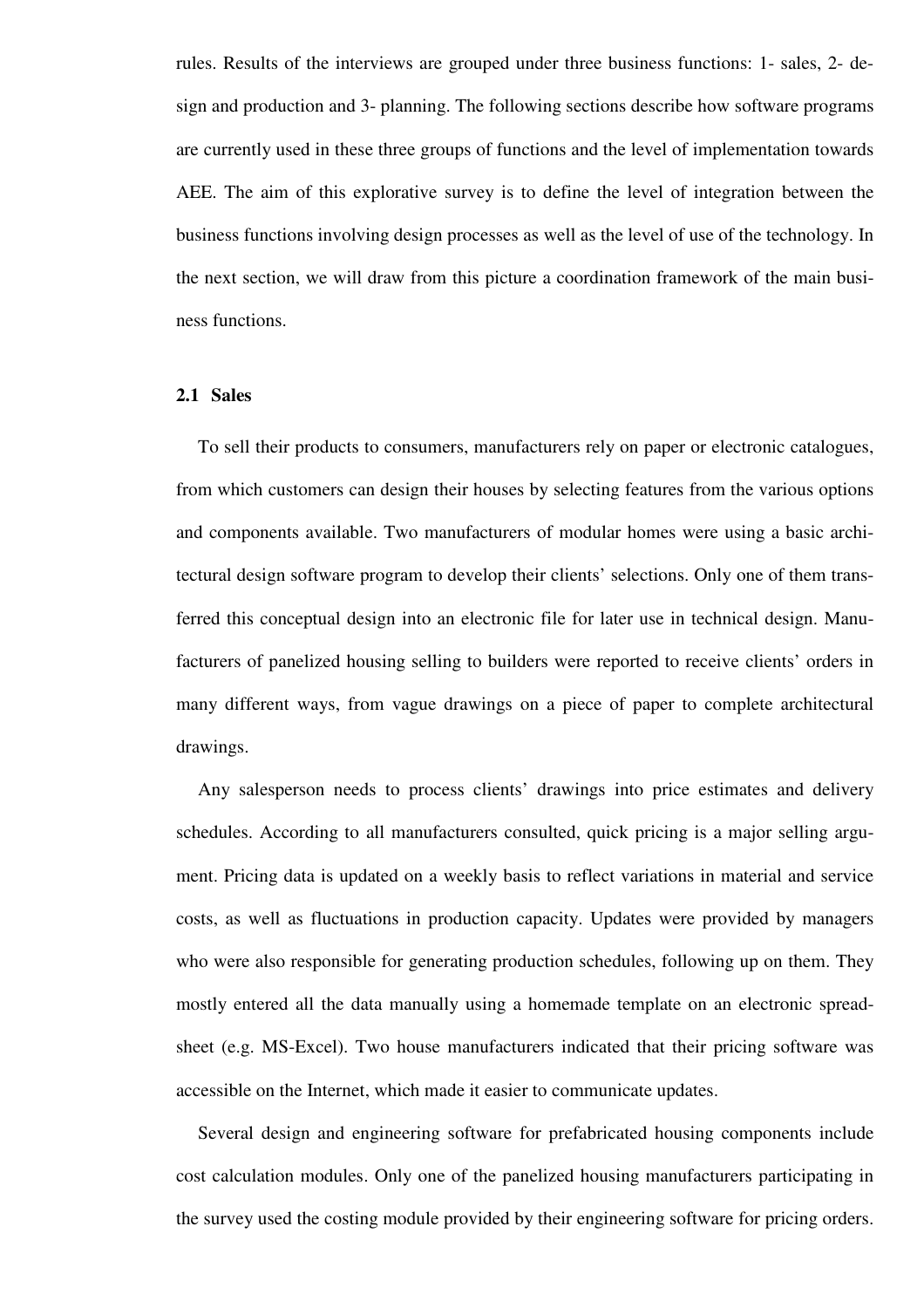The main reasons given for not using such costing modules included frequent wood price changes, frequent modifications to technical specifications and the excessive amount of work involved when performing too much engineering before costing. Access to databases from design and engineering software is limited, as these are proprietary solutions related to the brands of building materials supplied. Consequently, often times, only the supplier of software can update the data on materials in the software. In such context of limited control over updates, manufacturers are unable to ensure connections with other applications using materials data. In the factory-built housing sector, it is often a problem to interlink all functions using materials data.

For complex orders, the need for validation by the engineering department during the sales process leads to repeated iterations between engineering and the client. All companies make use of electronics for internal data transfers in this situation, but many of their communications are still on paper, particularly regarding technical drawings. Standardization of drawing symbols is minimal, and they vary with internal methods and practices. For this reason and due to the fact that most CAD systems offer little interoperability, companies prefer re-entering drawings from outside sources to ensure that all details are properly covered for production planning purposes. Housing manufacturers with a large distribution network increasingly use electronic communication, relying on a complete control over the possible changes to design and submissions.

## **2.2 Design and Production**

The production of factory-built houses requires manufacturing flexibility, since it involves customizing products to clients' preferences. It does not allow for mass production unless companies achieve a high level of system standardization and integration with CAD/CAM systems. Implementation of such systems requires significant sales to recover costs and to surpass human productivity. Among manufacturers surveyed, only those producing an estimated 500 or more residential units a year were found to operate integrated and automated systems (including CAD/CAM) mainly for the production of roof and floor trusses. Only one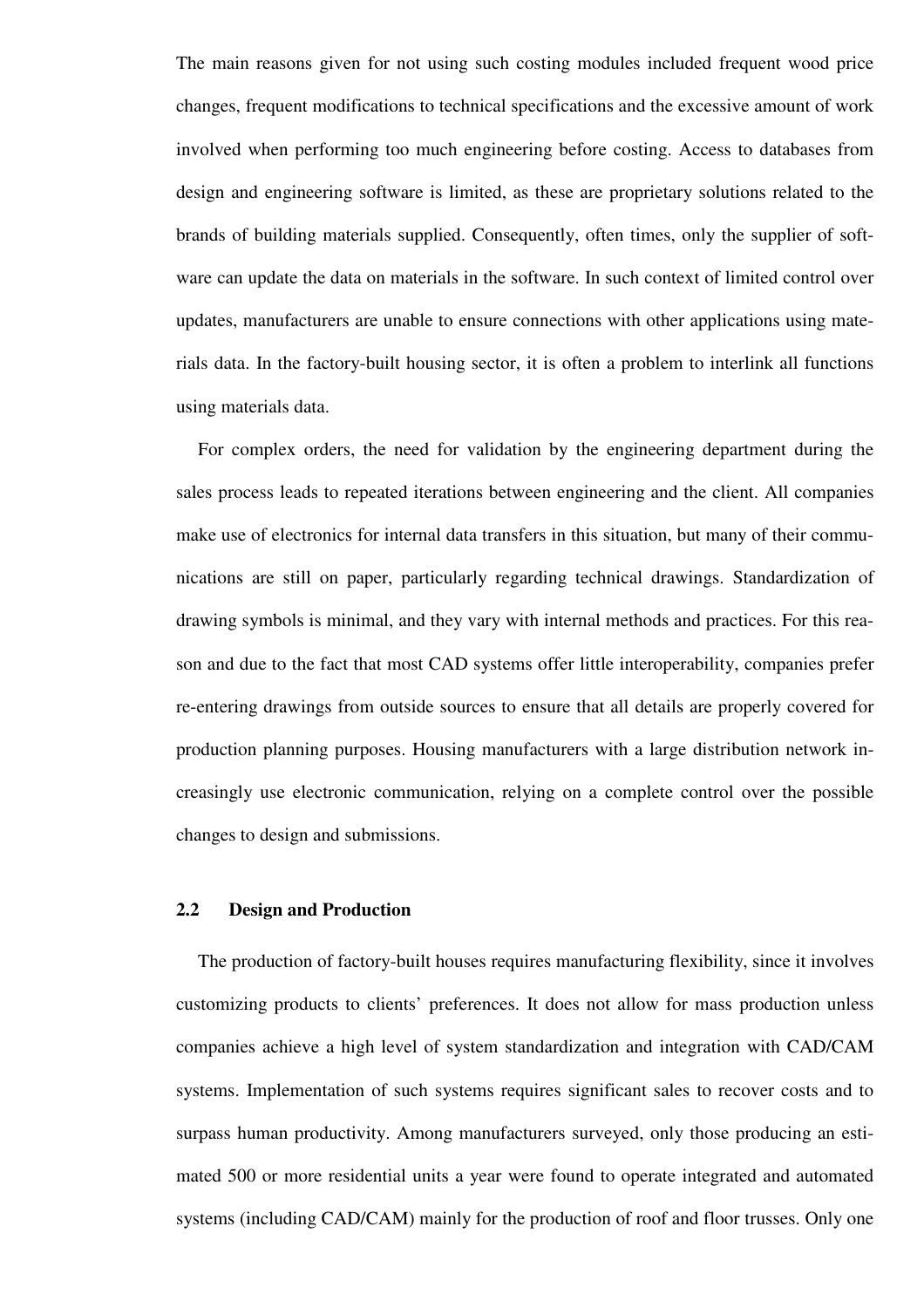of them used an automated system for walls. For all other surveyed manufacturers, the housing component production system was handled manually in most aspects.

For floor systems, a broad range of design approaches was observed, with some companies providing complete floor systems, while others provided only components along with engineering, leaving the assembly of the parts to the builder. Companies selling complete floor systems manufactured their own floor trusses with wooden or steel webs that integrate proprietary CAD/CAM systems according to the brand of metal plates and webs used. Those selling only components used mainly floor I-joists with panel webbing that are mass produced by EWP companies, or sub-contracted the floor truss manufacturing.

Engineering software designed for roof and floor trusses have reached a high level of CAD/CAM integration, from drawings to manufacturing, including assembly. They start from architectural profiles, from which the structure is automatically generated, taking into account manufacturing parameters and structural design standards. A technical validation is then computed and includes consideration of the codes and standards applicable in the jurisdiction where the building is to be erected. Following this validation, a cutting bill is generated; part production schedules are optimized and transferred to automated saws for cutting to precise dimensions. The parts are organized into kits and moved to assembly tables, where a laser system projects the various profiles, numbers and part positions, ready for assembly. Similar trend in automation can be observed in the wall manufacturing sector, but to a lesser degree.

To design their floors and roofs, all manufacturers use proprietary software from their Ijoist and metal plate suppliers. Data generated from the design of structural systems provide a link between the geometrical shapes to be built, structural analysis and the specification of the materials and assemblies required to manufacture the product.

We observed the same proprietary software environment as seen by Bouchard *et al.* (2002) for wall panels:

*"A study of software used in the manufacture of wall panels shows that integration with architectural drawings is very limited, even though the programs allow for various levels of integration with management and production. In addition, many software programs do*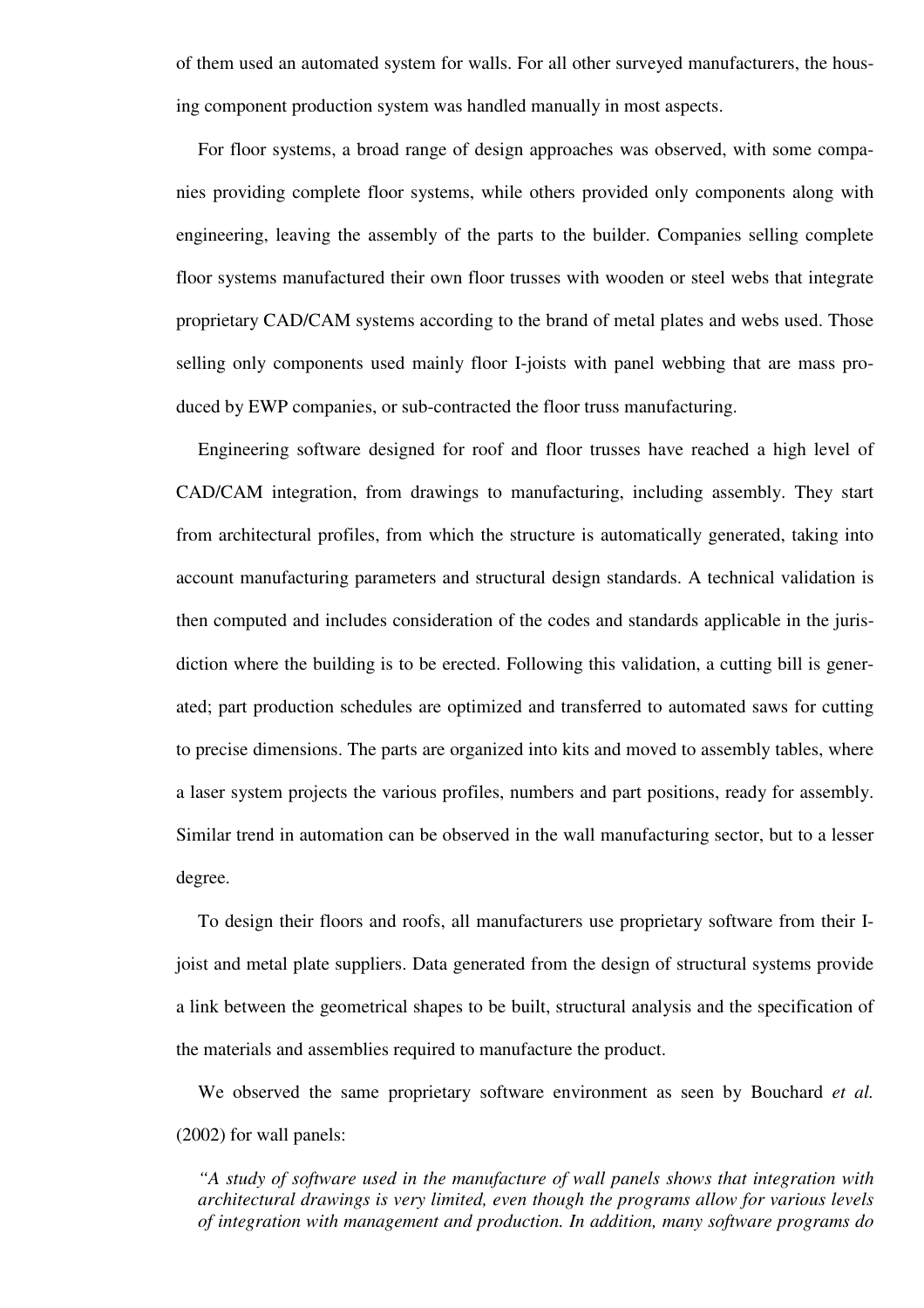# *not provide engineering calculations or validation against building codes. As a result, these have to be based on data included in databanks containing design values for the components."*

The development of software able to handle such links is complex and costly. Whether owned by suppliers of metal plate connector, automated equipment suppliers and other software developers, these programs are a strategic element for prefabricated housing, being the source of all the information systems controlling the manufacturing environment. Most manufacturers use them in isolated design units not allowing data to be used by other software systems and forcing repetitive data entries. Only manufacturers using a CAD/CAM software programs combining a specific family of equipment, are able to implement data sharing and interoperability. Such integration applies only to a particular subsystem (roof, floor or walls). None of the manufacturers is using a software solution capable to integrate all of the manufacturing units for structural components.

Following the settings of these independent automation centers, various software environments have to be coordinated to allow for re-utilization of data throughout the business systems. The manufacturers we have met manage these repertories and CAD-generated documents mostly in accordance with informal procedures. Only three of the thirteen manufacturers surveyed had developed a formal management system for documentation and archiving. All of the visited companies mentioned the design activities as the core of their business, and over 90% of the respondents identified the design function as the bottleneck of their production flow.

#### **2.3 Planning and Control**

Among the manufacturers participating in the survey, production management methods focused on material supply planning tools (Material Requirements Planning - MRP) and Justin-Time delivery. The planning of production processes generally uses in-house systems based on office software, but one modular housing company was in the process of Enterprise Resource Planning (ERP) software. One of the issues still requiring attention, relates to the integration of production planning tools, sales tools and product design tools.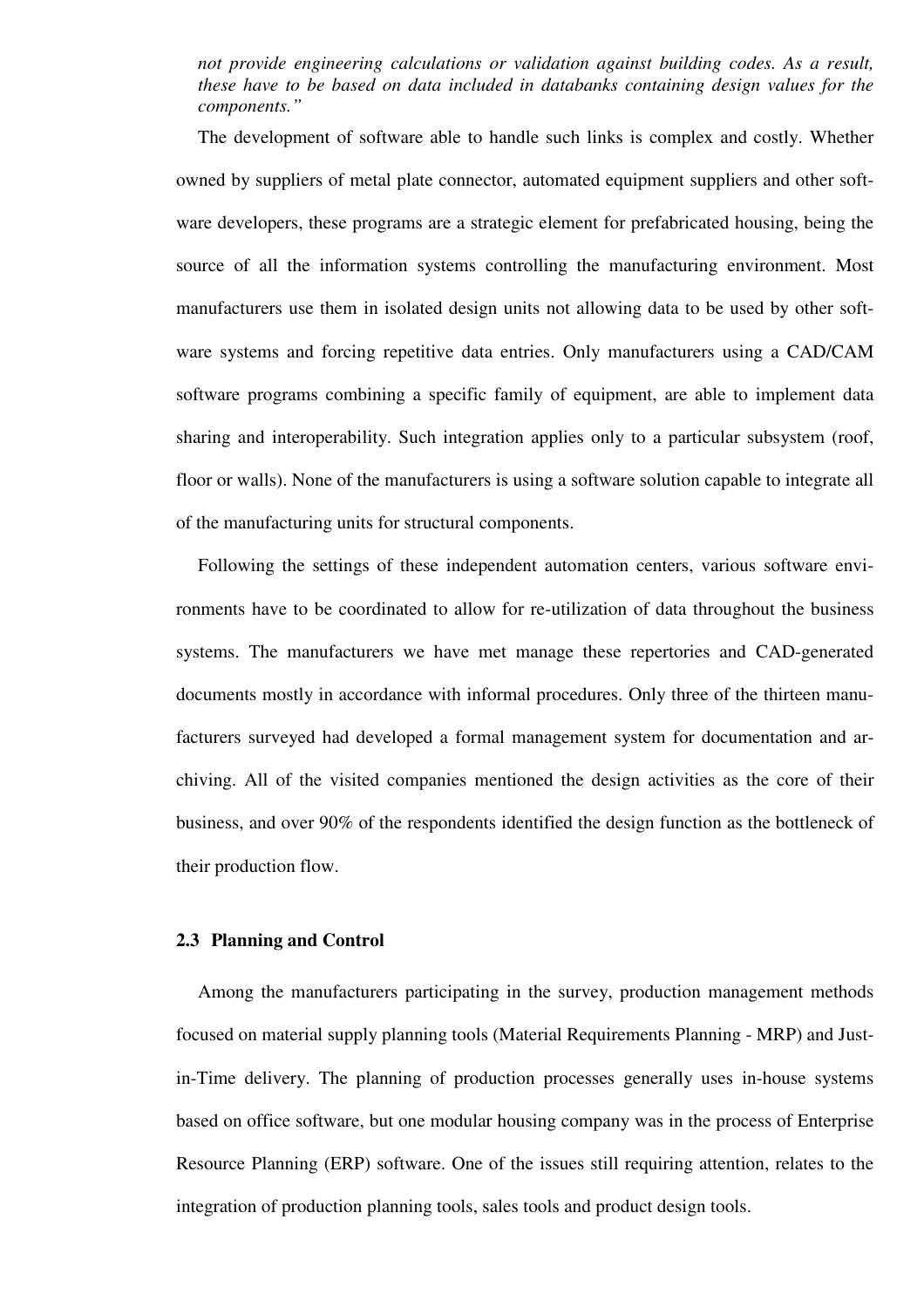Process performance indicators vary from one company to another. Process improvements are adjusted based on in-house staff expertise, and we heard no mention of any optimization programs being applied to support process engineering in regards to improving production efficiency. However, manufacturers using CAD/CAM integration have access to integrated monitoring tools for the various production functions, which they can use to track orders and work-in-progress in real time in addition to tracking some production indicators. We observed no bar code being used. Only one manufacturer used electronic equipment to monitor labor activities or time spent on specific projects. Quality control was typically entrusted to skilled employees and senior technicians who relied on specification sheets and the standards and building codes applicable to the area where the building was to be erected.

#### **2.4 Technological challenges**

The survey of companies in the prefabricated wood-frame house sector showed some duplication in the exchange and processing of data for prefabricated houses and structural components. There have been many advances, but the technologies used cannot effectively deal with the heavy burden placed on design processes, considered by most of the respondents as the bottleneck of their businesses. It relates to the obstacles that Rivard *et al.* (1998) identify for the integration of the building design process in the AEC industry (Architecture Engineering and Construction) : *"industry fragmentation, archaic data exchange, islands of automation, information growth and multiple views."*

From sketches to architectural, engineering and production plans, companies have to demonstrate a great deal of agility in design in order to handle the demand for changes and at the same time control costs, timelines and quality. Sub-contracting of structural components often adds to the complexity of the design processes. This highly distributed environment, where design information is exchanged across business functions and networks, using different data formats and linking interdisciplinary activities, poses a coordination challenge.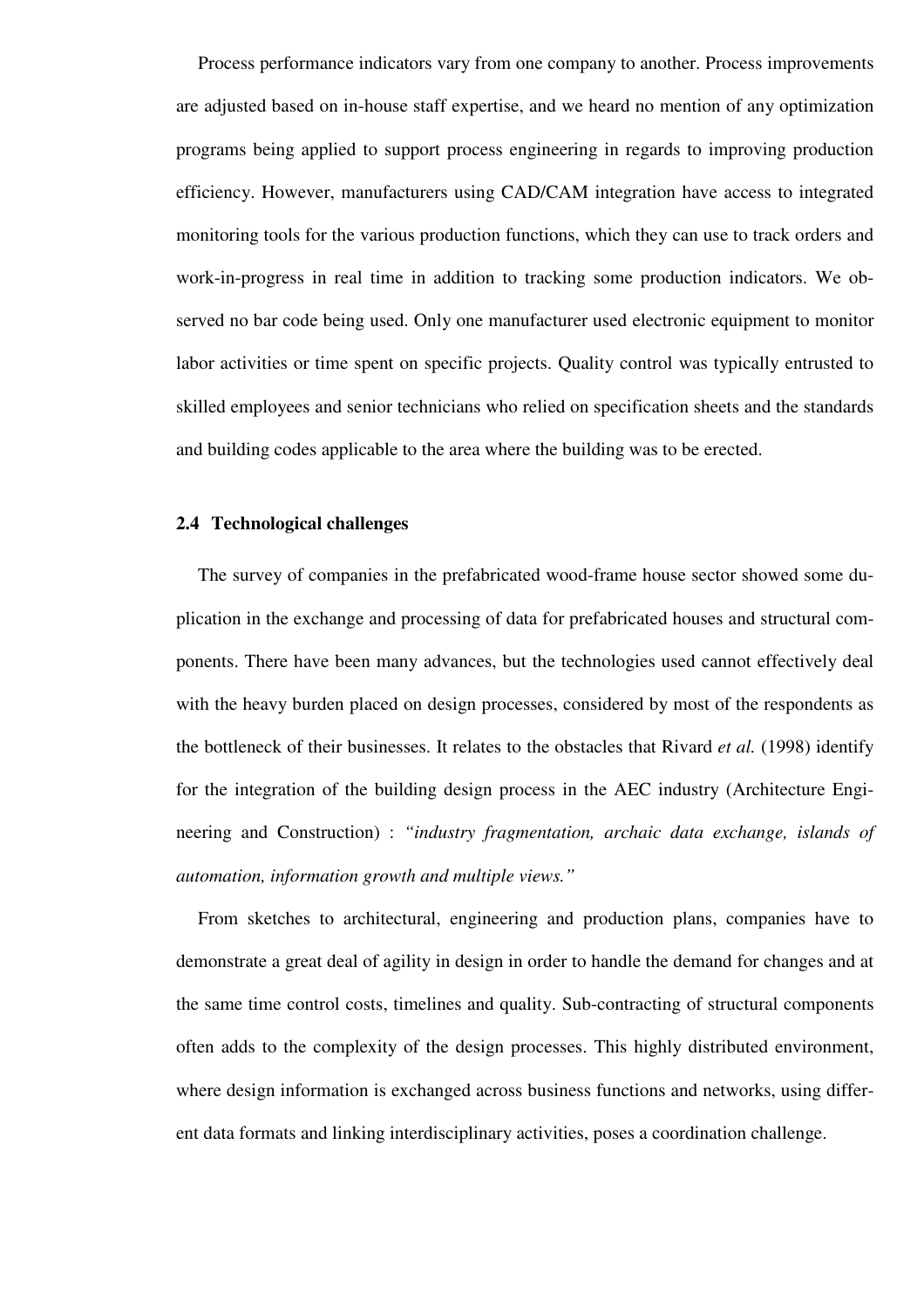# **3 COORDINATION ACTIVITIES FOR DESIGNING PREFABRICATED**

#### **STRUCTURAL SYSTEMS**

Design of structural systems involves input from various stakeholders in the VCN at various steps of the process. Initially, the architect of the housing unit documents the building concept by identifying the profile of structural components, the structure permanent connections, details of the live and dead loads, and the integration of mechanical, electrical and sanitary systems. He has to design a structure that ensures that the components are not adversely affected by humidity or temperature and that the various component systems are compatible.

Once this design is set, a number of actors are brought together to make the design a reality, and the activities they perform and their relationships result in various coordination needs. Here is where a manufacturer of prefabricated structural systems needs integration. The diagrams on the top row of figure 1 traces a generic process for performing these activities. As we have seen, this process primarily uses paper plans as a means of coordination, mostly dependent on intensive design activities intervening in the first five processes, until manufacturing of the components is launched.



Figure 1. Description of the sale process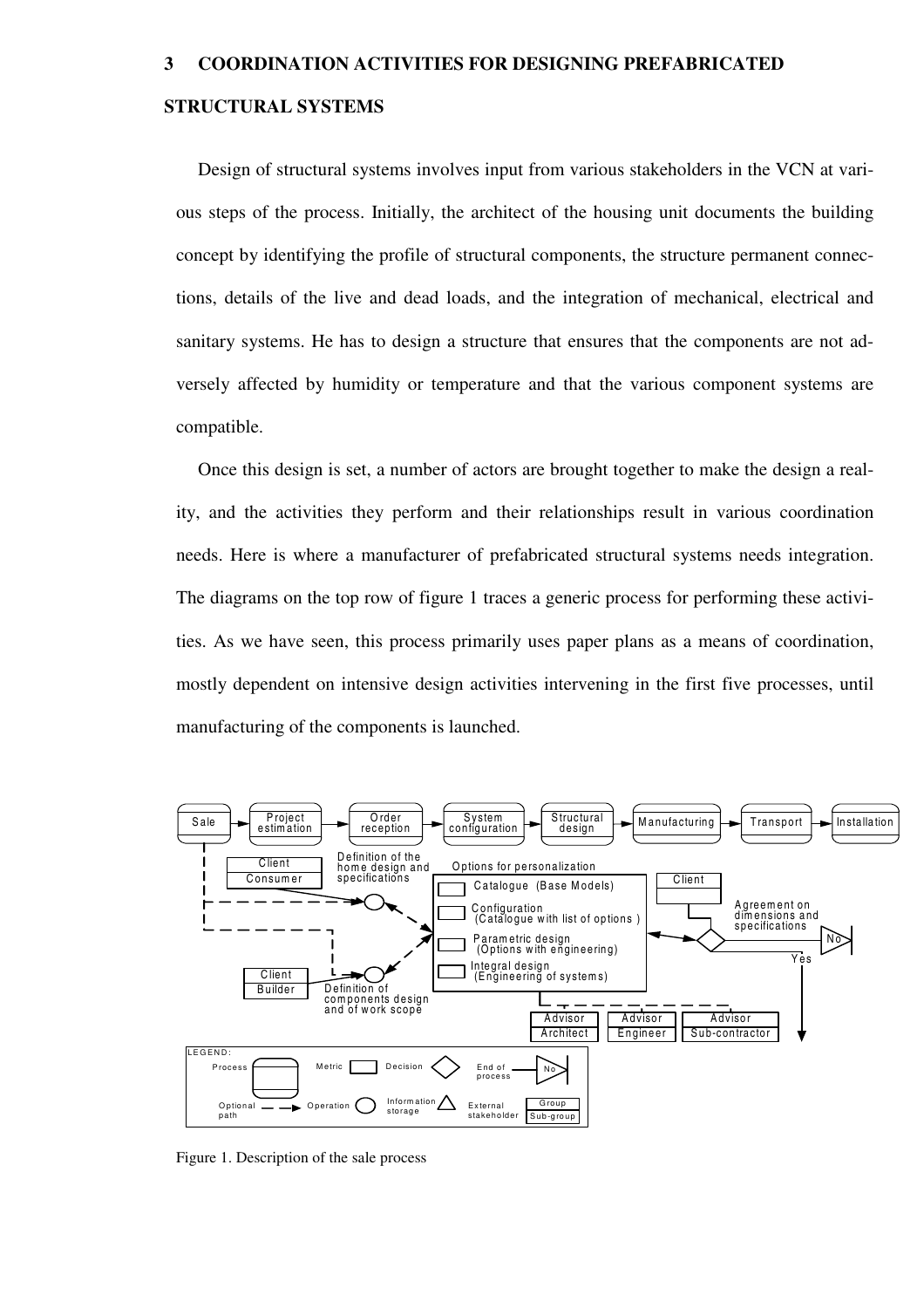As detailed in the lower part of figure 1, the sales process is organized according to the type of clients. Selling directly to the consumer is done by companies producing entire house kits, such as modular homes. It is mainly marketed through catalogues with options. The model variations offered enable changes based on client needs and choices and make it possible to accelerate certain technical validations and subsequent approvals. They also make it possible to refine the specifications submitted to manufacturers. More frequently, sales are made through builders who then obtain the house in the form of components. In this instance, they define their design as thoroughly as possible, often using architectural plans, in order to permit integral engineering of systems.

At the time of the sale, information exchange becomes intensive. The buyer and the manufacturer go over the plans and review the available options. The objective is to inform the customer about quality, product availability, design options and opportunities for customization. The options and changes decided by the customer are recorded on the model plans.

The plans are reviewed in the project estimation phase by the sales representative who checks a general production schedule and sends the plans, terms and conditions of sale to the design/engineering division and accounting so that they can do a technical review and costing, respectively for the selected items. The project estimations are sent to the customer so that he can go over the drawings and construction costs related to the desired changes, and if everything is satisfactory, the customer signs an agreement in principle. If more changes are requested, the construction documents are sent back to the engineering division for more revisions and then returned to the customer for approval until a firm order is placed and the clients credentials are validated (order reception phase).

Some component configuration takes place to meet specific technical requirements in addition to standard code requirements. These systems include a series of predefined options that are pre-approved and often meet formal certification schemes. A manufacturer's use of these systems consists only of configuring the assembly options for the house to be pro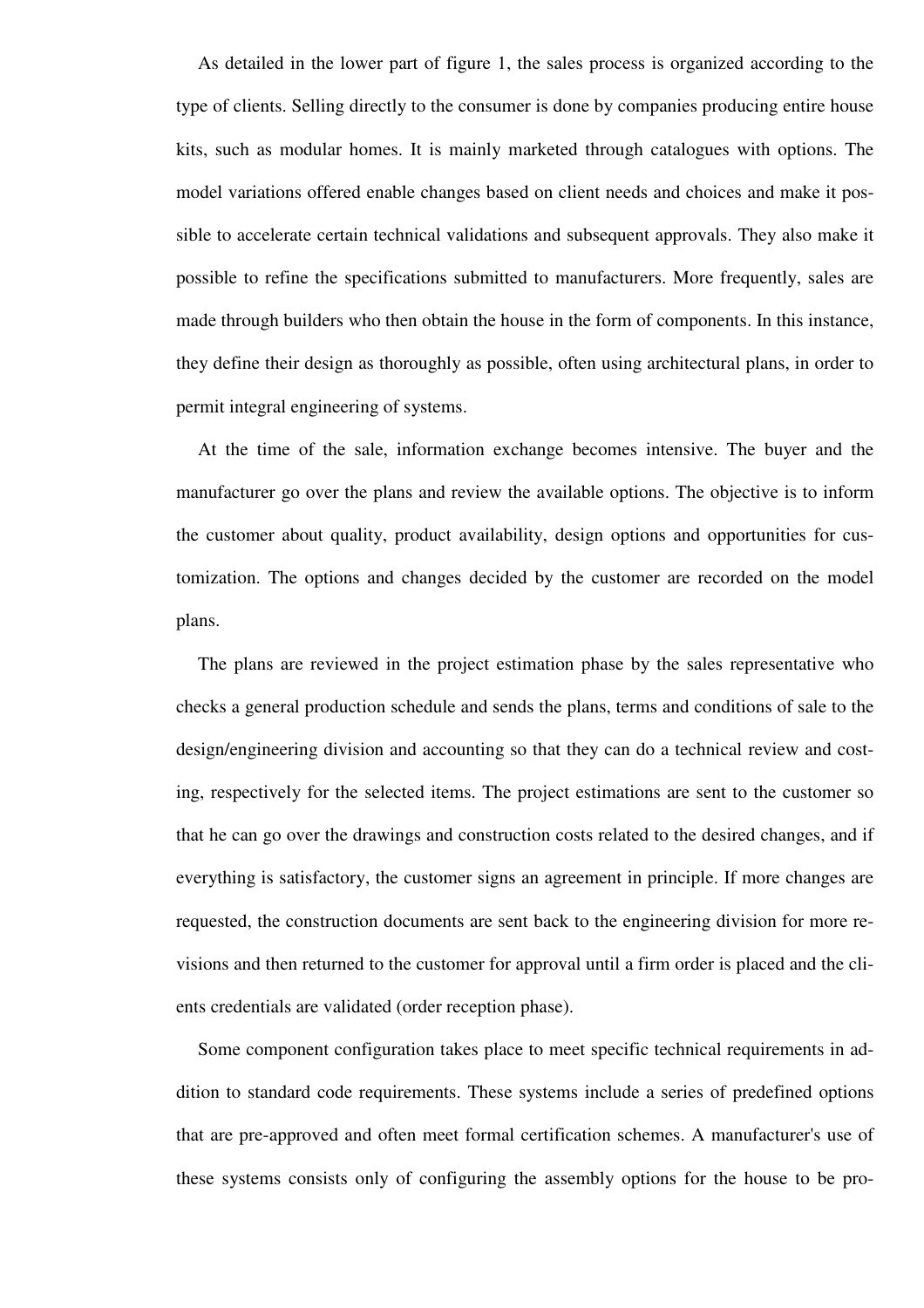duced. As presented in figure 2, these systems are available for both building structure and

for the building envelope.



Figure 2. Description of system configuration process

For structural design of systems, most work is done by computer with proprietary software under engineer guidance and supervision. From the systems configuration and assemblies' definition, he will design structural elements as well as connectors. Cross-section properties will be analyzed and adaptations will be made to ensure the integrity of the structural system. For complex designs, this process requires multiple iterations with the customer and sub-contractors as well. Finally, at delivery, the manufacturer's shop drawings and assembly plans are provided in compliance with the details supplied by the builder.

#### **4 MASS CUSTOMIZATION AND VALUE CREATING NETWORKS**

While prefabricated component manufacturers are dealing with a bottleneck in design activities and with a lagging technological system, high volume homebuilders are looking for suppliers capable of automation in prefabrication.

The realignment of the homebuilding industry involving high-volume deliveries of prefabricated components is closely tied to the adoption of mass customization (MC). Da Silveria *et al.* (2001) have identified three basic trends for the adoption of MC. The first factor relates to the level of flexibility allowed by novel manufacturing and information technologies,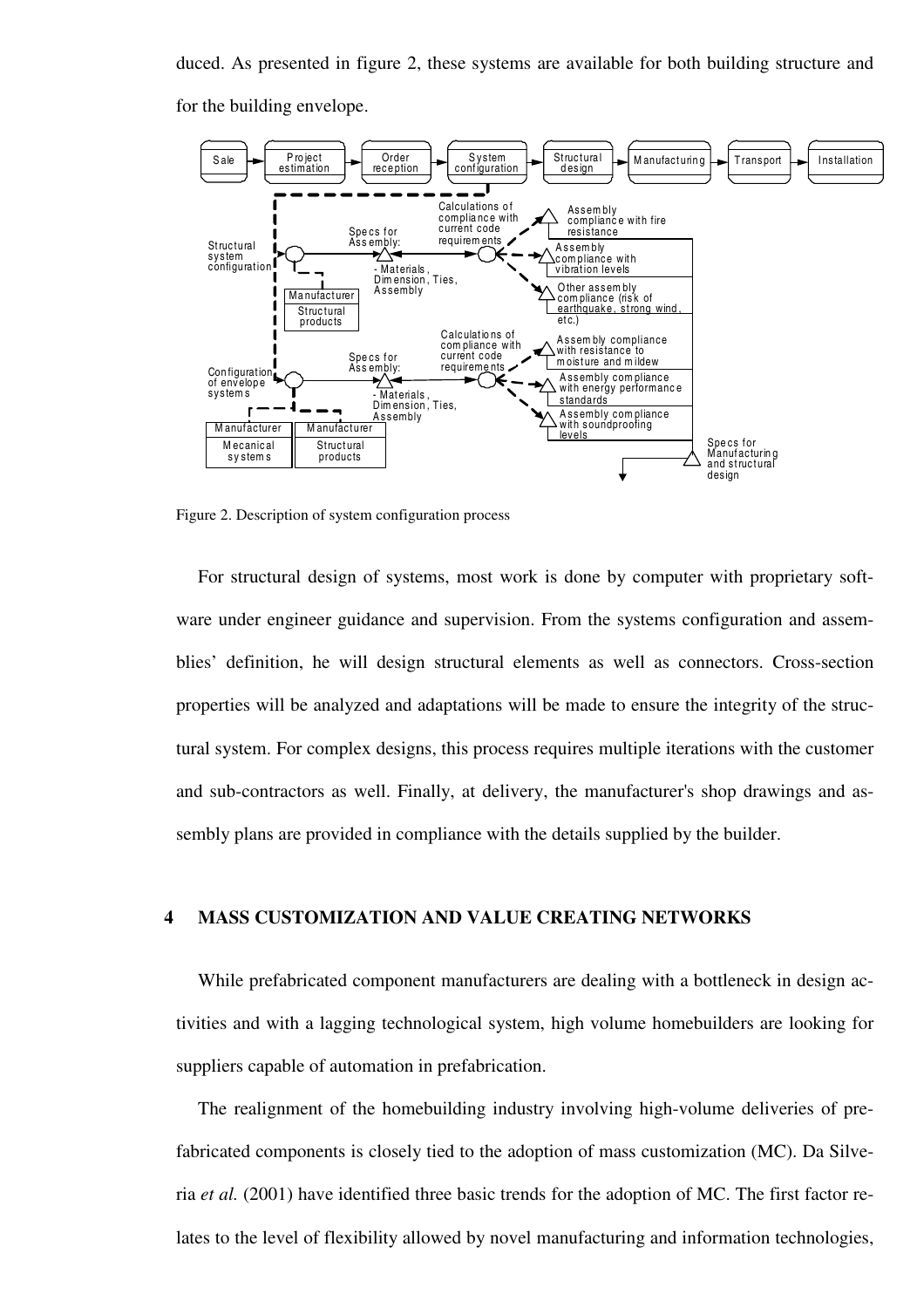which makes it possible to supply, with greater agility, an increased product variety at a lower production cost. The second factor is a growing demand for product variety and customization, where producers aim for narrow market niches rather than to rely on mass market segments. As a third factor, the need for customer-focused production strategies that account for shorter product life cycles and increasing competition in a global market environment. Internet sites of large homebuilders present a good overview of the results from focusing on customized services and market niches with product variety using web technologies (e.g. www.centex.com; www.pulte.com).

With the buying power of large builders and the application of MC, business strategies along the homebuilding network require additional services, including engineering, prefabrication and installation of components.

*"On the other hand, large pro dealers are more likely to offer prefabrication and installation services to large builders than to small builders, either due to customer demand or due to the dealer feeling that there is more potential margin (and less competition) in offering services than in merely distributing products."*(Abernathy *et al.*, 2004)

With ongoing consolidation in the sector, the power of large builders as clients will increase (Schuler and Adair, 2003). The movement toward high volume delivery of housing units in the framework of homebuilding VCN (figure 3) may contribute to changing the rules of competitiveness in the sense of "network against network" competition. It has yet to be determined whether consolidated groups including large builders will effectively develop cooperative business practices such as some recent alliances suggest. Indeed, major changes in client-supplier relations occurring in high volume homebuilding are pointing in that direction (Lefaix-Durand *et al.*, 2006).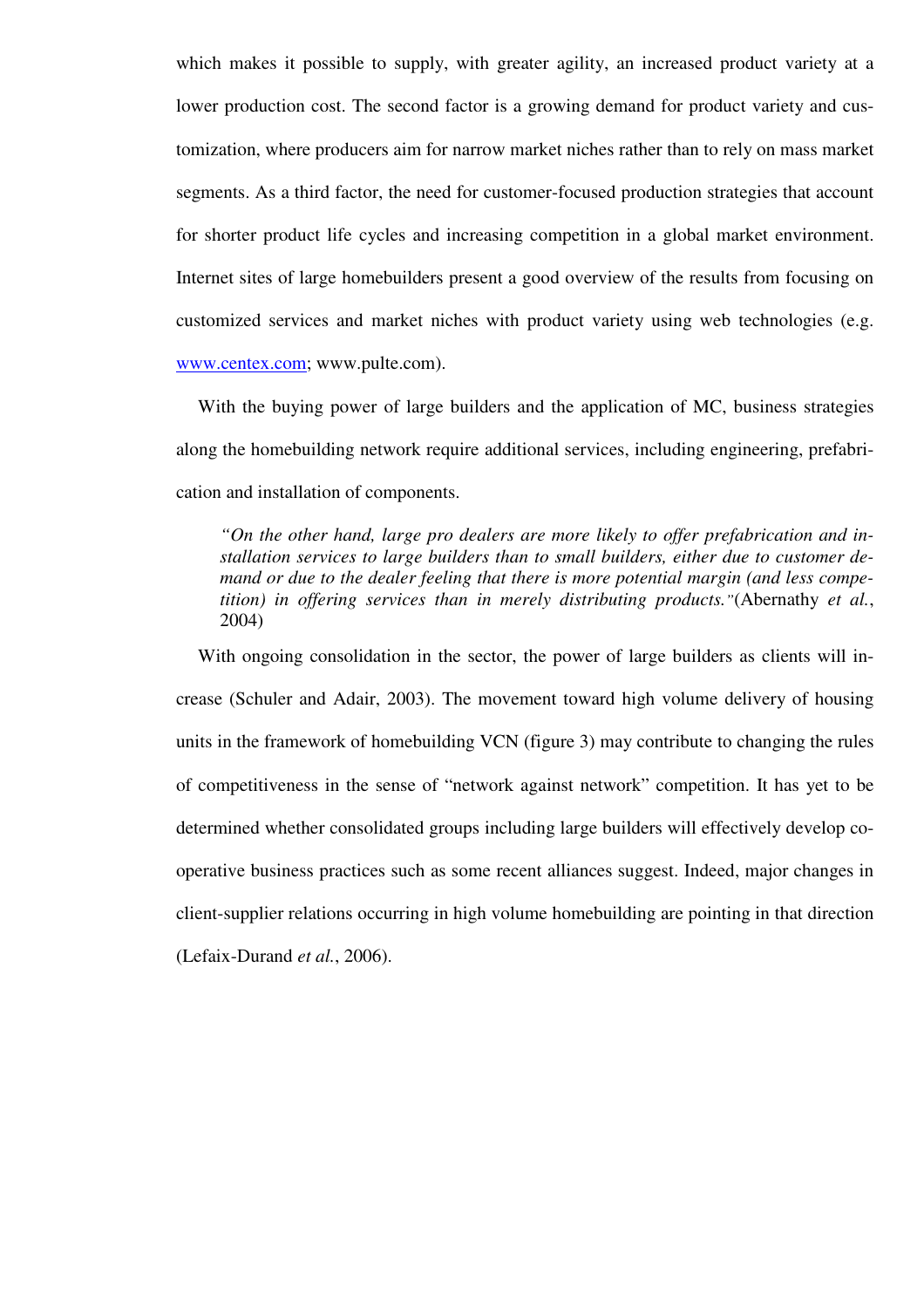

Figure 3 Prefabricated structural systems in the high volume homebuilding value creating network

*"Business relations between companies are traditionally characterized by strong competition rooted in transactional issues (costs, product specifications, quality, deadline, performance, etc.). Such practices foster within value creating networks (business networks) inefficiencies in the form of accumulated stock, redundant activities, non-compliance with specifications, delays, etc."*

*"…Those companies have therefore started to work differently with those partners by sharing certain information, training them, making them responsible for certain processes and trusting them."* (Translated from Frayret, D'Amours and D'Amours, 2003).

Competitive advantages can be expected through increased standardization of components, processes and information technology, as it may provide more efficient control tools and improved process coordination. A similar combination of standardization and prefabrication have led in other industrial sectors (e.g. cars, electronics) to the adoption of new manufacturing techniques to develop and introduce new types of equipment leading to enhanced productivity and quality (Barlow *et al.*, 2003).

According to these authors, Japanese house prefabricators have adopted build-to-order techniques which involve standardization, prefabrication and management of the supply chain such that houses can be provided with a high level of customization. With their approach, these prefabricators are able to meet the needs of individual buyers and specific market segments without incurring the costs of traditional customization.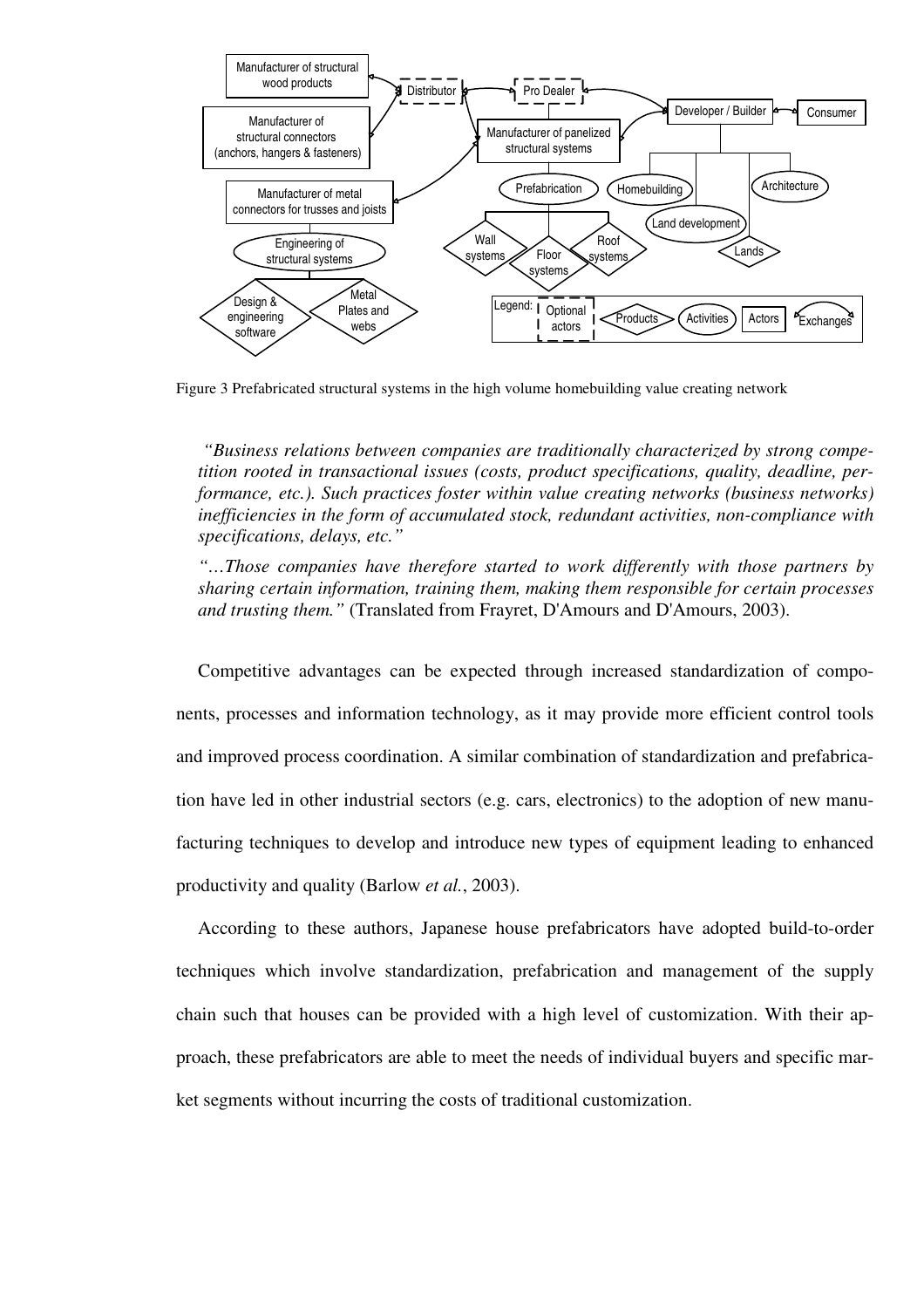#### **5 ENGINEERING DESIGN FOR MASS CUSTOMIZATION IN HOMEBUILDING**

The partners in a homebuilding VCN face significant challenges in order to be able to manage information and coordinate actions under a MC strategy. Environments where a network of several companies has to integrate the downstream activities of planning, production and delivery with the upstream activities of response to market demand and product design pose a complex problem.

The use of product platforms presents a way to manage the complexity by collecting the various assets shared by a set of products such as components, processes, knowledge, people and relationships (Robertson and Ulrich, 1998). A well-designed platform is essential to connect different parts of an enterprise including soliciting customer needs from order fulfillment to after-sale service. It is also critical to achieve the economy of scale by identifying repetitive applications involving to share tooling, knowledge and other resources. By evolving around a product platform, as used today in many discrete manufacturing environment (e.g. cars, computers, furniture, etc.), the design processes are expected to have an accelerated diffusion of the information required by production teams and homebuilding networks.

The integration of MC strategies requires the design process to take into account four basic platform strategies that will be discussed: commonality; modularity; scalability; and postponement (Huang, Simpson and Pine, 2005). As can be observed in catalogues of large builders on the Internet, some house designs incorporate such options.

*Sekisui House (of Japan), for example, offers around twenty-two house models, each with about fifty different floor plans. These can be built in either steel or timber frame, finished externally in various prefabricated cladding systems, and their interiors can be adapted to three basic design concepts (Japanese, Western or hybrid). Finally, customers can choose between different specifications of interior fixtures and fittings.* (Barlow and Ozaki, 2005)

#### **5.1 Platform strategies in homebuilding**

Maximum repetition is essential in attaining mass production efficiency and effectiveness in sales, marketing, production and logistics. This is achieved through maximizing common design features so that modules, knowledge, processes, tools, equipment, etc, can be reused.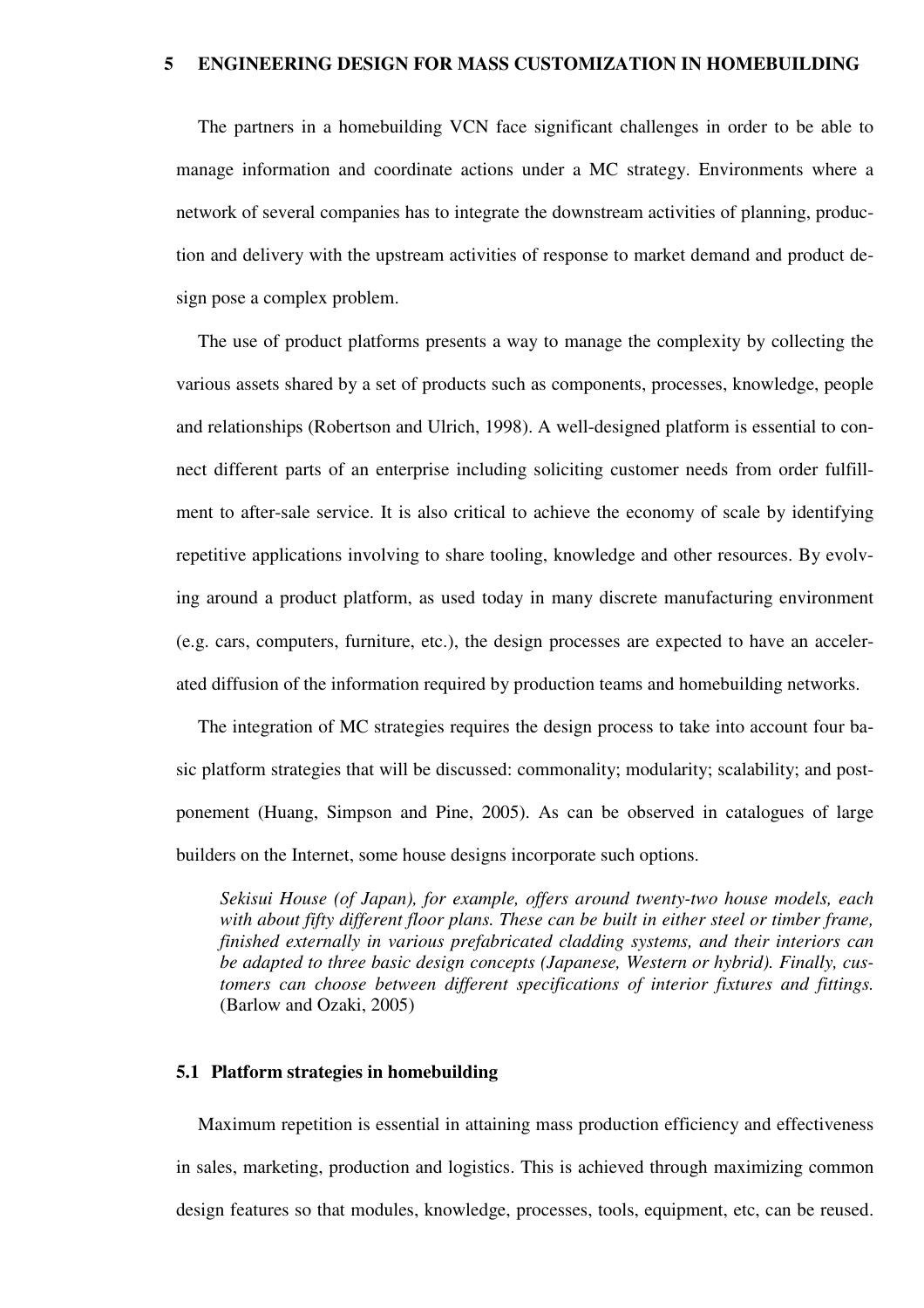This approach is reflected by repetition in structural elements and dimensions seen in the catalogues of large builders or by the various system configurations offered for the structural elements and envelopes mentioned in section 3.

The most visible effect of product platforms in homebuilding is the ability to configure variations of models quickly and inexpensively by rearranging the components within a modular design. Modular design creates a clearly defined and relatively stable technical infrastructure. The creation of new products can thus draw on a growing choice among modular components by configuring product variations. As MC strongly relies on the ability of the product developer to identify and capture market niches, modular design should subsequently be conducive of a build-to-order configuration to meet the evolving needs of its different customers.

Standardizing earlier portions of the production process and postponing differentiation help improve the flexibility of the supply network (Feitzinger and Lee, 1997). Postponement of differentiation is a similar practice to the parade of trades on the construction site where the specificity of the final product (house) is realized closer to its delivery (on site). With postponement, the companies in the network have the benefit of focusing on a narrow aspect of operations where they have the greatest competitive advantage. The implementation of postponement in high volume VCN depends on coordinated and reliable information exchange between partners. It seems from our observation of product catalogues as a regular practice for the large builders where they define common house frames but offer various accessories of domestic use and of esthetic impact such as HVAC and cladding, respectively, delivering customization closest to final delivery.

Scale-based product families are developed by scaling one or more variables to 'stretch' or 'shrink' some of the platform elements and create products whose performance varies accordingly to satisfy a variety of market niches (Huang, Simpson and Pine, 2005). Platform scaling is a common strategy employed in many industries such as cabinetry, airplanes and cars where serialisation of product parameters can be performed. Scaling in homebuilding can be found in the work of Friedman (2002), who developed the adaptable house concept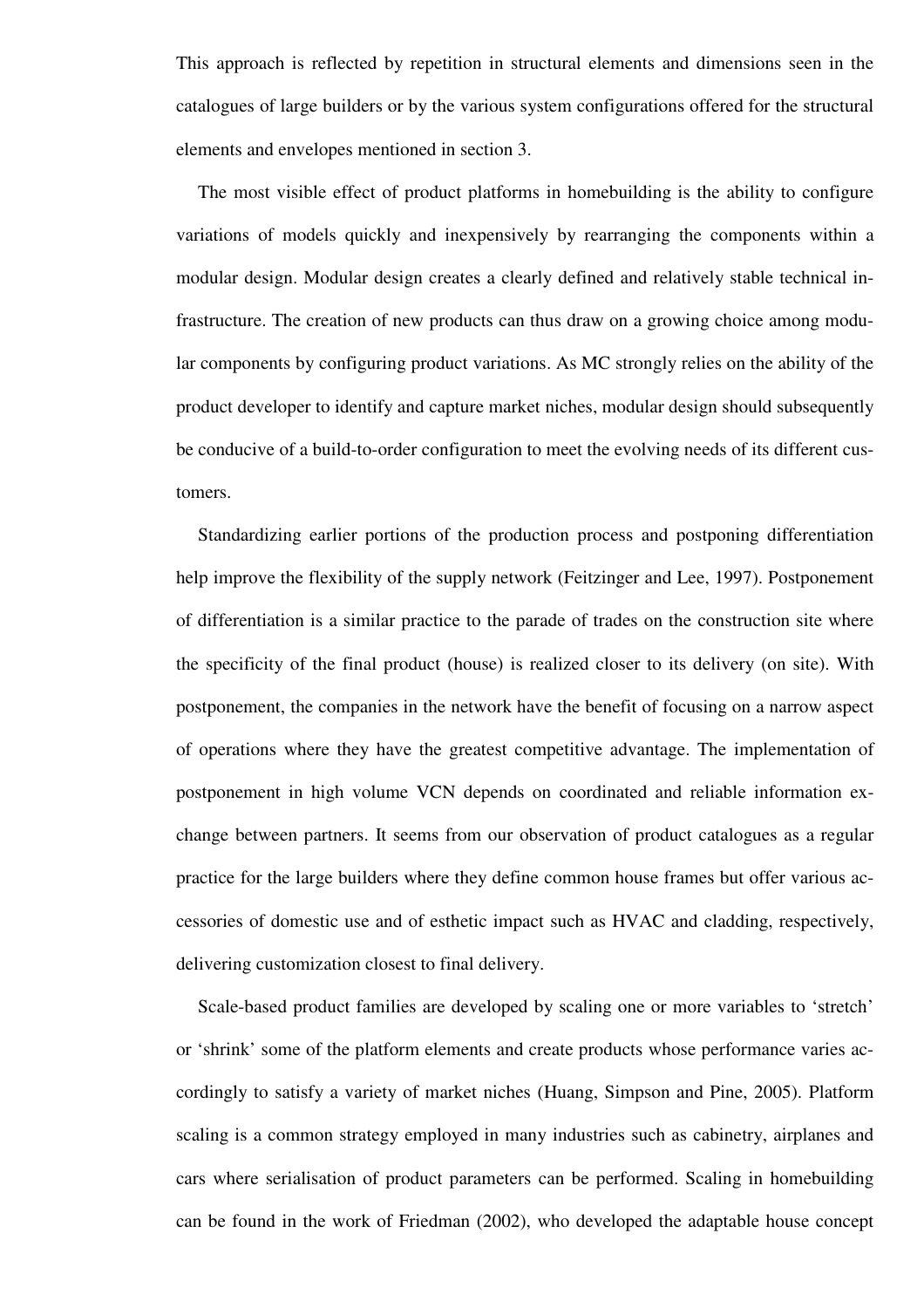responding to such needs as affordability, adaptability, and sustainability linked to various market niches. He uses scaling for wall panel specifications permitting various interior layouts and variations on the house elevations.

This product platform approach should help systemize planning and control of the manufacturing system because the new products would be only a variation on known components; technical and operational evaluation and design would not have to be repeated in order to get a product to the market. Such systemization is determinant to the application of advanced technological application such Internet sales portals and advanced planning systems that can underpin the development of the VCN.

## **6 DISCUSSION**

In the context of homebuilding, as in engineer-to-order manufacturing industries, it is difficult to optimize design processes because most of the expertise is distributed throughout the company and its network. Moreover, the design technologies in use are not capable to provide effectively planning and control systems over such network.

The development and use of interoperable technology for AEC building design activities, such as the CIS/2 neutral file format, and IFC based interoperable building information model for design and construction software are seen, respectively by Coleman & Jun (2004) and Bazjanac (2005), as the opportunity to reclaim the inefficiency costs for poor interoperability.

Advanced technological solutions to building design problems can bring valuable applications as proposed by Ugwu *et al.*(2000) to:

- − filter information and retrieve design and project management data;
- − customize information in order to be in proper line with users in distributed decisionmaking environments;
- − automate routine design and project management tasks, including negotiation leading to the best design optimization.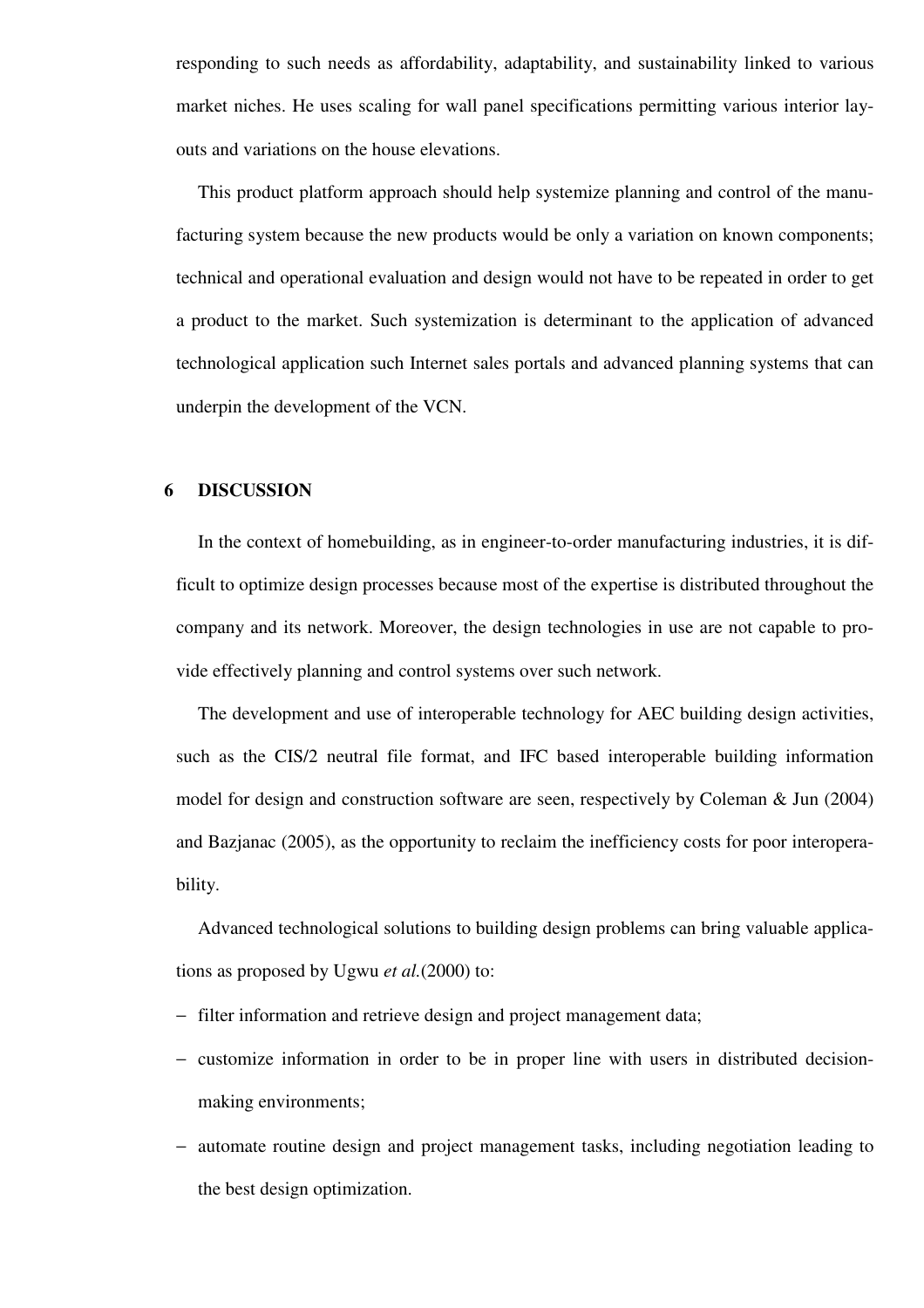These technological applications are part of a larger scheme known as Enterprise Integration (Vernadat, 2002) that concerns: efficient business process integration and coordination; concurrent design and engineering activities; increased flexibility throughout the company; total quality deployment; and interoperability of IT solutions, systems and people to face environment variability in a cost-effective way.

Reaching markets in time by linking execution schedules through the VCN depends on such integration from product inception to delivery and servicing. The integration concept, which aims at providing quickly the right information at the right place at the right time under the right format throughout the enterprise is therefore of utmost importance in order to implement mass customization strategies for high volume homebuilding. From a functional standpoint, this means expanding the reach of the planning and control processes over the VCN.

The companies which control well the integration of the decisions from strategy through tactics, down to the operational level are in a position to develop a competitive advantage. For such control over an entire network, the high volume housing suppliers will have to rely on information and decision technologies. They are a fundamental part in the integration and the coordination of the relations within the VCN. Technologies such as advanced planning and scheduling (APS) systems will make it possible for the companies to carry out current transactions, to make planning and control decisions and to collaborate to solve problems (Frayret *et al.*, 2005). They will be used to compress the reaction times and to reduce the inventories, to make agile the companies of the VCN.

In order to mass customize prefabricated wood frame components, it is suggested by our survey evidence that this manufacturing sector has not yet been provided with the proper integration scheme. As suggested by Vernadat (2002), more enterprise modeling work is needed to provide:

− a better understanding of the enterprise structure and operations (i.e. to visualize enterprise knowledge);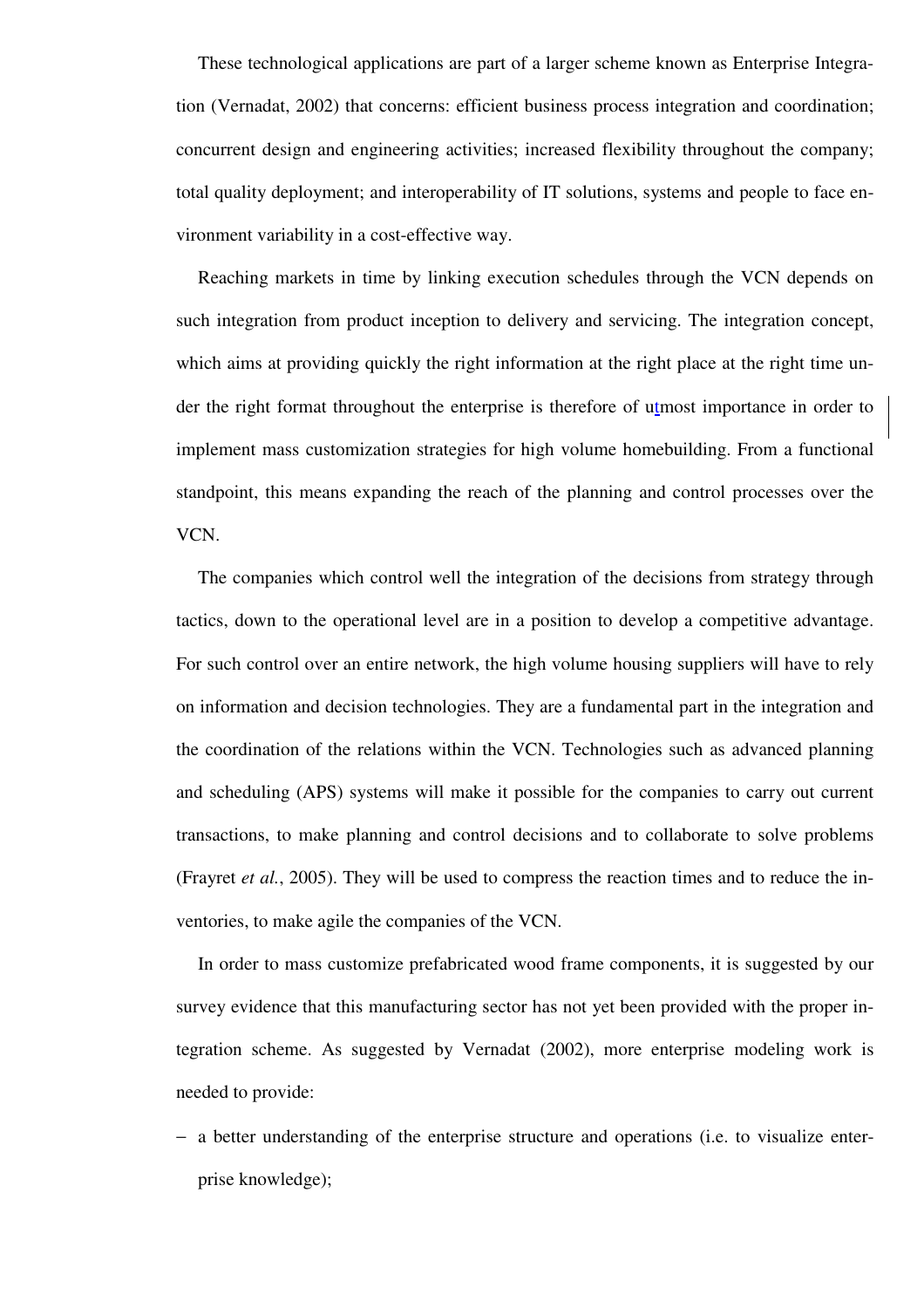− support for engineering of existing or new parts of the enterprise both in terms of analysis,

simulation, and decision-making (e.g. in the design of product platforms); and

− a model used to plan, control and monitor enterprise operations.

#### **REFERENCES**

- Abernathy, F., Dunlop, J.T., Weil, D., Apgar, W., Baker, K. and Roth, R. (2004) *Residential Supply Chain in Transition: Summary of Findings from Survey of Dealers*. Report W04-3, Boston: Joint Center for Housing Studies, Harvard University http://www.jchs.harvard.edu/publications/industrystudies/w04- 3.pdf.
- Barlow, J. and Ozaki, R. (2005) Building mass customised housing through innovation in the production system: lessons from Japan. *Environment and Planning A*, **37**, 9-20.
- Barlow, J., Childerhouse, P., Gann, D., Hong-minh, S., Naim, M. and Ozaki, R. (2003) Choice and delivery in housebuilding: lessons from Japan for UK housebuilders. *Building research & information*, **31**(2), 134-45.
- Bazjanac, V. (2005) Model based cost and energy performance estimation during schematic design. *In:* Scherer, R J, Katranuschkov, P and Schapke, S-E (Eds.), *CIB-W78 2005, 22nd Conference on Information Technology in Construction*, July 19-21, Dresden, Germany. Institute for construction informatics, Technische Universität Dresden, Vol. 304, pp. 677-88 http://itc.scix.net/data/works/att/w78-2005-A11-3-Bazjanac.pdf.
- Bouchard, M., Vallée, V. and Robichaud, F. (2002) *Analyse du potentiel d'automatisation du procédé de fabrication des panneaux muraux à ossature de bois* [Analysis of the potential for process automation in the manufacturing of wall panels for wood framing. In French]. Report 2002-3105, Quebec: Ministère des Ressources naturelles; Gouvernement du Québec

http://www.mrnfp.gouv.qc.ca/publications/forets/entreprises/panneaux\_muraux.pdf.

Coleman, G.S. and Jun, J.W. (2004) *Interoperability and the Construction Process: A white paper for building owners and project decision-makers*. White paper, Chicago: American Institute of Steel Construction, Inc.

http://www.aisc.org/Content/NavigationMenu/Steel\_Solutions\_Center/My\_Project/Utilizing\_CIS2\_Int eroperability/Interoperability\_white\_paper11\_29.pdf.

- Conseil de la science et de la technologie (2003) *Bâtir et innover : Tendances et défis dans le secteur du bâtiment* [Building and Innovating : Trends and challenges in the building sector. In French]. Memento, Sainte-Foy: Gouvernement du Québec. http://www.cst.gouv.qc.ca/ftp/CSTBatirInnoverMemento.pdf.
- DaSilveira, G., Borenstein, D. and Fogliatto, F.S. (2001) Mass customization: Literature review and research directions. *Int. J. Production Economics*, **72**(1), 1-13.
- Feitzinger, E. and Lee, H.L. (1997) Mass Customization at Hewlett-Packard: The Power of Postponement. *Harvard Business Review*, **75**(1), 116-21.
- Fenves, S.J., Sriram, R.D., Choi, Y., J.P., E. and Robert, J.E. (2003) *Advanced Engineering Environments for Small Manufacturing Enterprises: Volume I*. Technical Report 013, Pittsburgh: Software Engineering Institute; Carnegie Mellon University http://www.sei.cmu.edu/pub/documents/03.reports/pdf/03tr013.pdf.
- Frayret, J.-M., D'Amours, S. and D'Amours, F. (2003) *Collaboration et outils collaboratifs pour la PME manufacturière* [Collaboration and collaborative tools for the manufacturing SME. In French]. Research report, Québec: CEFRIO. http://www.cefrio.qc.ca/rapports/Rapport\_final\_Collaboration\_et\_outils\_collaboratifs.pdf.
- Frayret, J.-M., D'Amours, S., Rousseau, A. and Harvey, S. (2005) *Agent-based Supply Chain Planning in the*
- *Forest Products Industry.* Working document DT-2005-JMF-1, Quebec: Centre CENTOR; Université Laval http://www.forac.ulaval.ca/Centor/Documents/Documents%20de%20travail%202005/DT-2005- JMF-1.pdf.
- Friedman, A. (2002) *The adaptable house: designing homes for change*. New York: Mcgraw-Hill.
- Huang, G.Q., Simpson, T.W. and Pine, B.J. (2005) The power of product platforms in mass customisation. *International Journal of Mass Customisation,*, **1**(1), 1-13.
- Lefaix-Durand, A., Robichaud, F., Beauregard, R., Kozak, R., Frayret, J.-M. and Poulin, D. (2006) Procurement Strategies in the Homebuilding Industry: An Exploratory Study on the Largest Builders in the United States. *Journal of Forest Products Business Research*, (submitted Dec.2005 ).
- National Research Council (1999) *Advanced Engineering Environments, Phase 1*. Washington, DC: National Academy Press.
- Poliquin, L., Robichaud, F., Fazio, P. and Horvat, M. (2001) *Assessment of the prefabricated building industry*. Project report 2391, Sainte-Foy: Forintek Canada Corp.